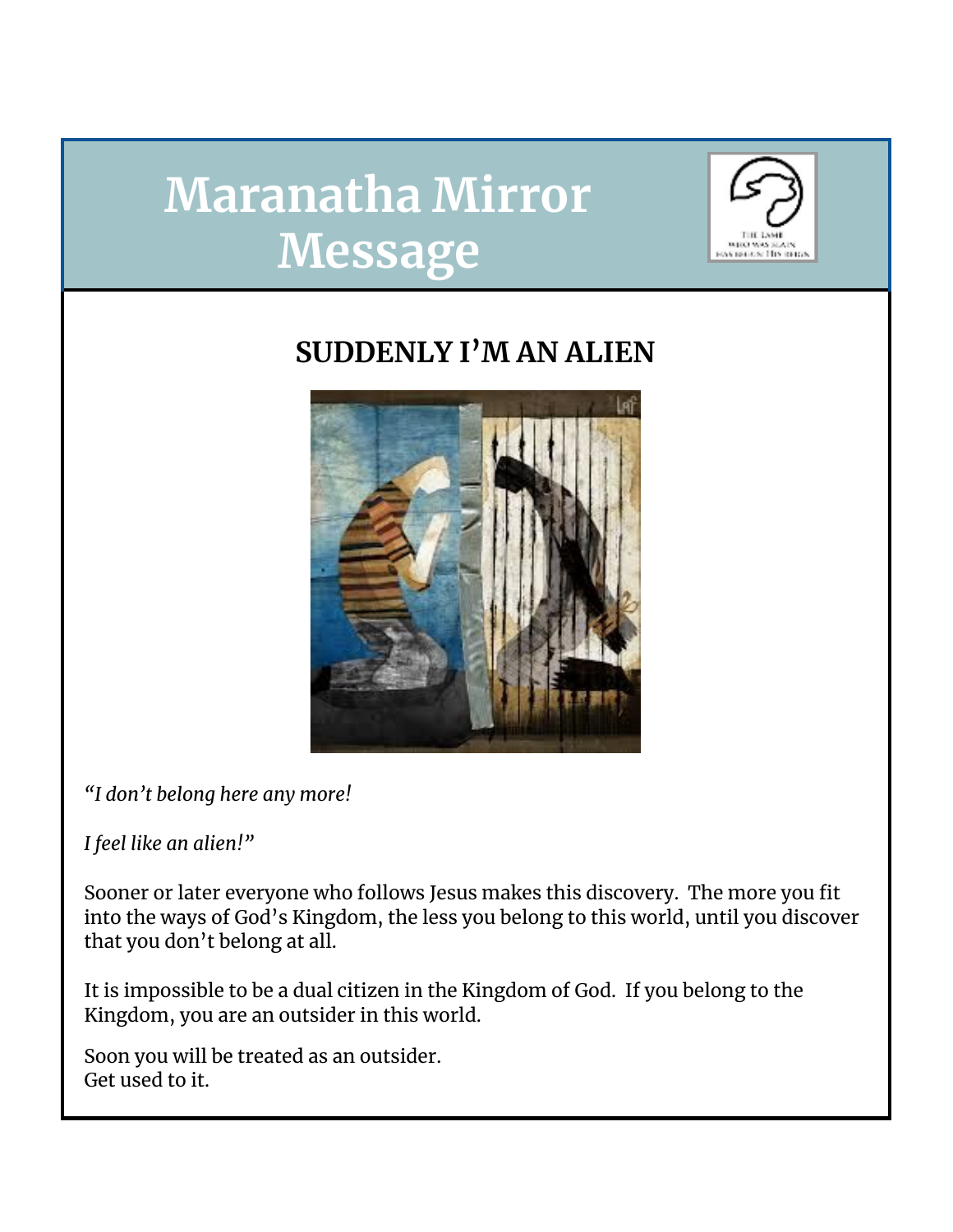*If you were of the world, the world would love its own; but because you are not of the world, but I chose you out of the world, therefore the world hates you. Remember the word that I said to you, `A servant is not greater than his master.' If they persecuted me, they will persecute you; if they kept my word, they will keep yours also. But all this they will do to you on my account, because they do not know him who sent me.*

*John 15:19-20*

We vote and pay our taxes. We go about our daily work, shop for groceries, fill the gas tank, take care of business like everyone else. But we belong to the world beyond, to God who is the single light of our life--- who speaks to us through his Son.

*"My sheep hear my voice, and I know them, and they follow me; and I give them eternal life, and they shall never perish, and no one shall snatch them out of my hand."*

*John 10:27-28*

But what is it that makes us so different?

We are different from the world around us in three ways:

We serve a different Lord.

We trust a different Provider.

We are moving toward a different Future.

# *We serve a different Lord.*

For all the cultures and religions in this world, there is only one *world system*. For all the idols that dot the landscape, the *world system* is controlled by a single ruler. He is called the Prince of the World, and described by Jesus as the Father of Lies.

All governments, all the armies, all corporations, all religious institutions, are controlled by the Prince of this World. They are his servants, whether they know it or not.

We were his servants too, until we found our true Master.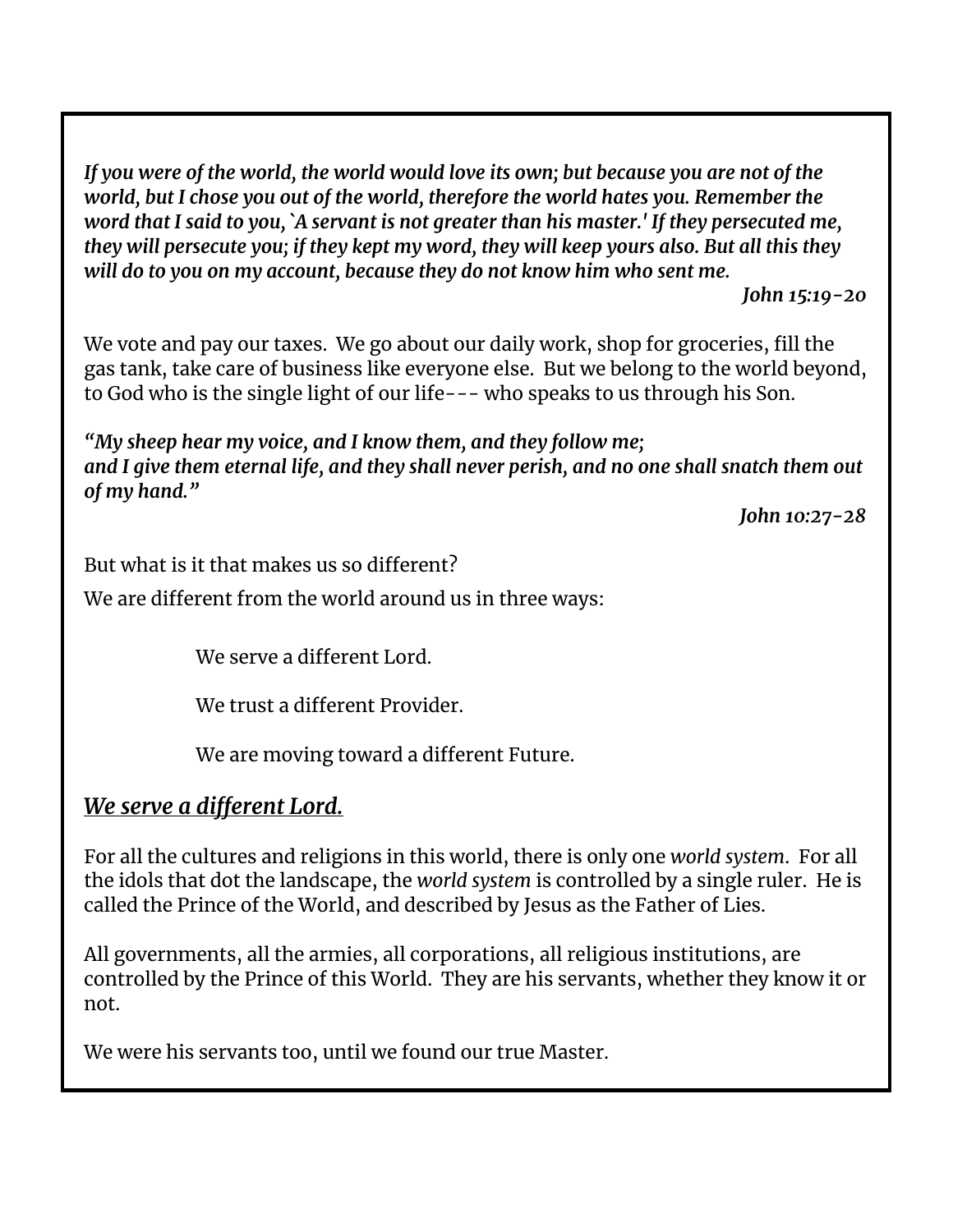Jesus rose from the dead as the Firstborn of the New Creation, stepped out of his tomb as Lord of the World to Come, and will soon appear as Judge of the living and the dead.

Once we answer his call, he is our Master. We are his servants. We belong to him alone.

If we are focused on serving our King, the Prince of the World no longer has power over us. We are under the protection of our Master. We may suffer persecution. We may even be martyred. But through it all we are enveloped in the fire of heaven's glory. The Prince of this World has no power over us.

# *We trust a different Provider.*

*"No one can serve two masters; for either he will hate the one and love the other, or he will be devoted to the one and despise the other. You cannot serve God and mammon."*

*Matthew 6:24*

The Prince of this World holds his dominion together by the power of Mammon---money. In this world, money is power. Money is security.

Money is the master of the politician, the CEO, and all too often of the bishop and the preacher----all the way down to "man/woman on the street."

Money is seen as the "Provider" of everything from daily bread to political power.

The problem with money is that one never knows what might happen to it. Will I have enough? What if I run short?

Once we enter the Kingdom of God, our security is no longer money.

God is our Master and Provider.

*Therefore do not be anxious, saying, `What shall we eat?' or `What shall we drink?' or `What shall we wear?' For the Gentiles seek all these things; and your heavenly Father knows that you need them all. But seek first his kingdom and his righteousness, and all these things shall be yours as well.*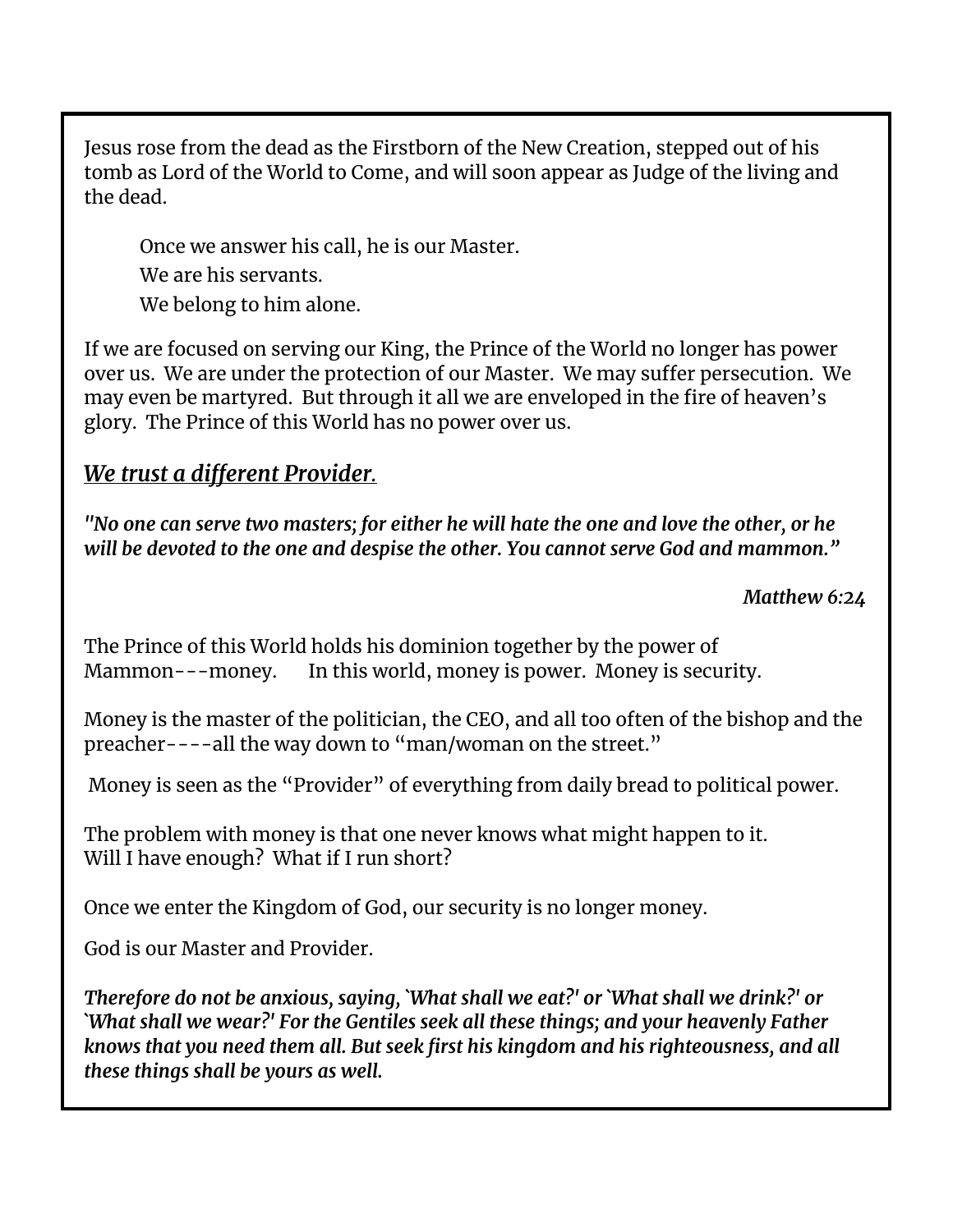#### *Matthew 6:31-33*

Of course, when God provides us with money, he expects us to be faithful to him in the way we use it. Money becomes our "practice material" with which we learn how to be faithful to God in "earthly things."

"He who is faithful in a very little is faithful also in much; and he who is dishonest in a *very little is dishonest also in much. If then you have not been faithful in the unrighteous mammon, who will entrust to you the true riches? And if you have not been faithful in that which is another's, who will give you that which is your own?"*

*Luke 16:10-13*

### *We are moving toward a different Future.*

With every day that passes, each soul on earth is moving toward a final destination. What we believe that destination to be determines how we spend our days. For the citizens of *this world* there are three basic futures:

- 1. "When we reach the grave, it's all over*."*
- 2. "We're all going to a better place."
- 3. "Heaven is waiting for our tribe alone."

#### *When we reach the grave, it's all over.*

"You only go around once, so get all the gusto you can," is the creed of those who see the grave as the end. The important thing is to make sure you get through your bucket list before death catches up with you.

It's quite liberating to know that it's all over at the grave, that there are no consequences waiting for us over there on the other side. There is no "other side," so go ahead and do as you please!

*We're all going to a better place.*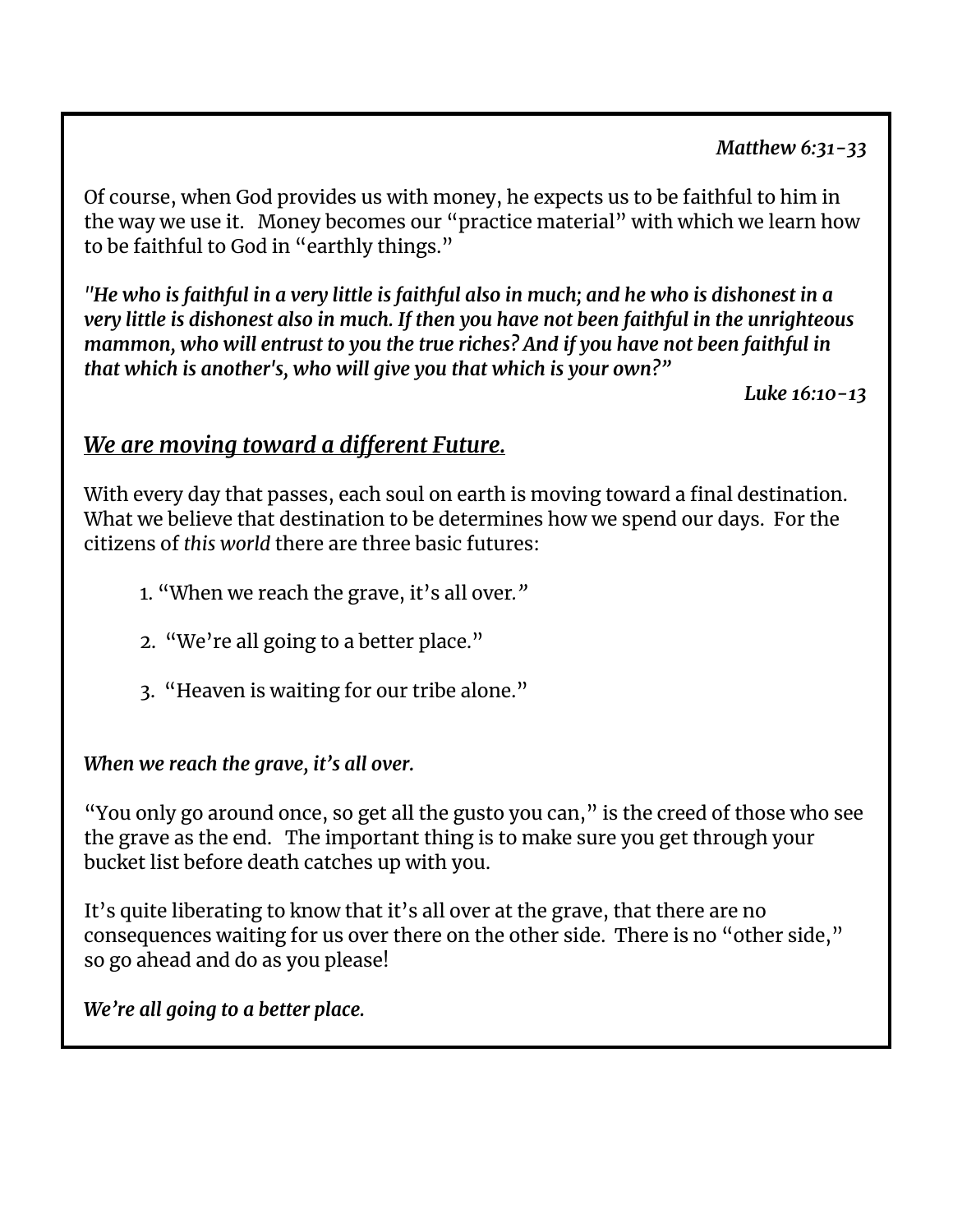Travel the funeral circuit and listen to the comforting words that rarely change. "He's gone to a better place." "She's up there singing with the angels." "Didn't Jesus die for us all?"

Ed was so tired of bashing heads, breaking legs and getting high that he deliberately took an overdose. Before he expired he wrote a note to his brother: "See you in Hell, Jack!"

At Ed's funeral the church was packed. Banks of flowers covered the walls. The kindly minister assured the gathering that Ed was now in glory land. And everybody said "Amen!"

#### *Heaven is waiting for our tribe alone.*

The world is full of folks who believe that there is a heaven over there beyond the grave, and that this heaven is reserved for the righteous.

But here's the catch: the righteous are "those who belong to our tribe"--- no one else. What a strange heaven! What a strange god!

# *The Kingdom*

Those who belong to the Kingdom of God come from every tribe on earth.

Every nation.

Every language.

Every shape, size and color



The future toward which they move is defined by their Master, who will one day say to them,

*"Come, O blessed of my Father, inherit the Kingdom prepared for you from the foundation of the world."*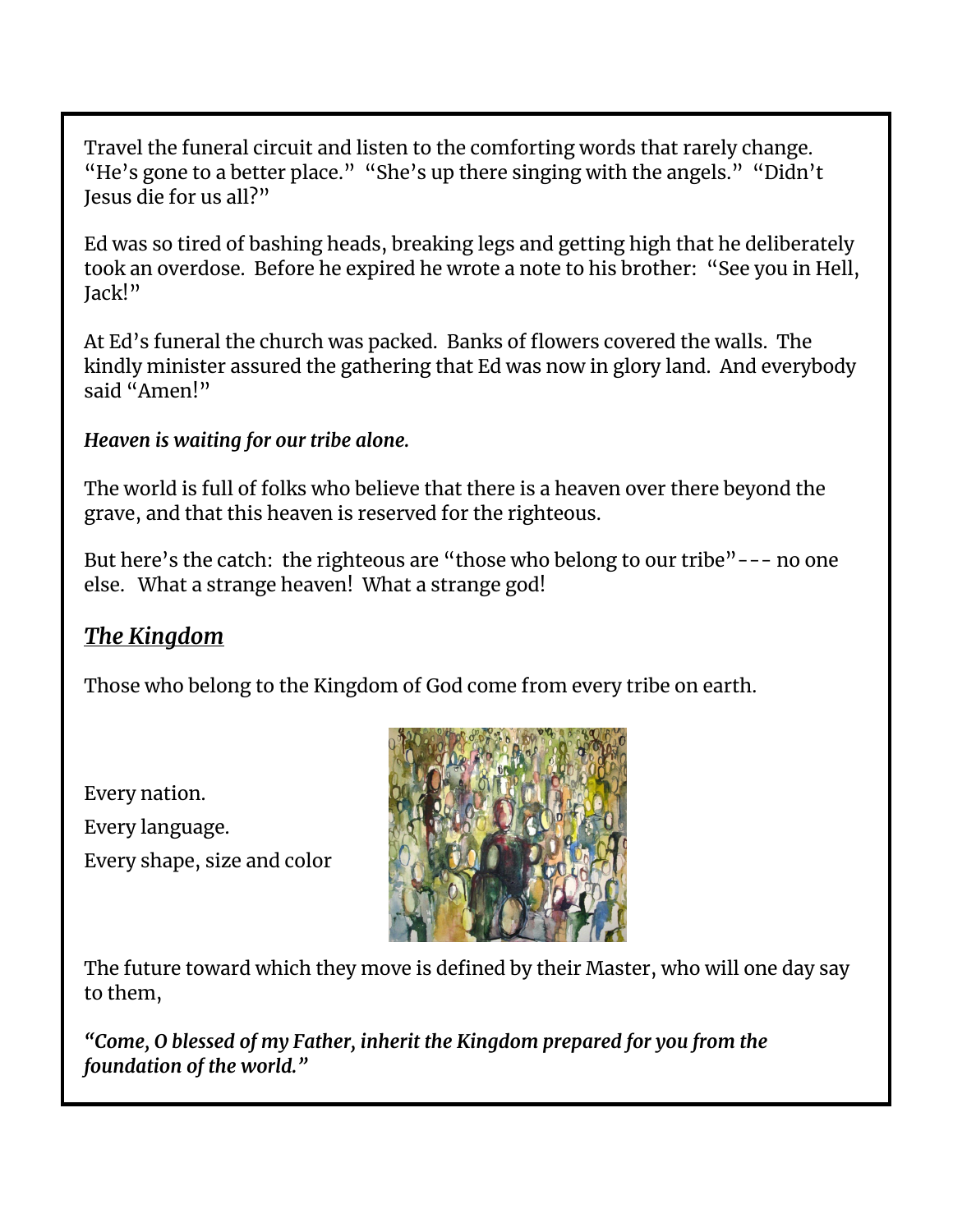Those who belong to the Kingdom of God already live under its power. They breathe its air, follow the footsteps of its King, enjoy its peace. Their eyes are fixed on a future far better than anything this world provides.

*Then he showed me the river of the water of life, bright as crystal, flowing from the throne of God and of the Lamb through the middle of the street of the city; also, on either* side of the river, the tree of life with its twelve kinds of fruit, yielding its fruit each month; *and the leaves of the tree were for the healing of the nations. There shall no more be anything accursed, but the throne of God and of the Lamb shall be in it, and his servants shall worship him; they shall see his face, and his name shall be on their foreheads. And* night shall be no more; they need no light of lamp or sun, for the Lord God will be their *light, and they shall reign for ever and ever.*

*Revelation 22:1-5*

What makes these people worthy to live in such a place?

Is it because they claimed to be "saved"? Because they belonged to a church? Because they performed signs and wonders? **No.**



These people are accounted worthy to enter such a place *because they lived in this world like sons and daughters of God.*

By the power of God's Spirit they consistently manifested God's grace in actual deeds.

*I was hungry and you gave me food, I was thirsty and you gave me drink, I was a stranger and you welcomed me, I was naked and you clothed me, I was sick and you visited me, I was in prison and you came to me.*

*Matthew 25:35-40*